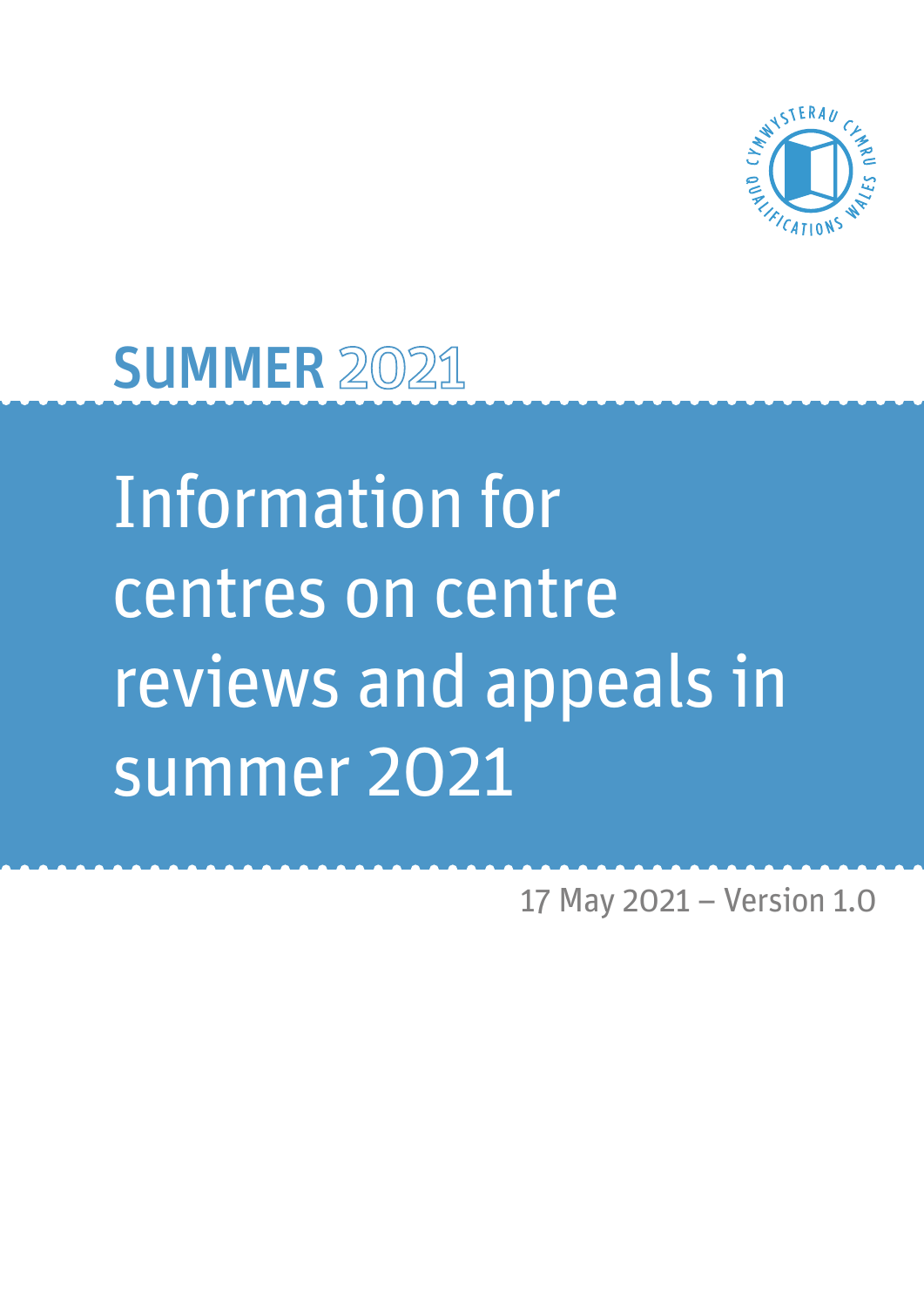## **Information for centres on centre reviews and appeals in summer 2021**

## **Approved GCSE, AS and A level qualifications and the Welsh Baccalaureate Skills Challenge Certificates**

| 1. Introduction                     |                                                           | $\overline{2}$ |
|-------------------------------------|-----------------------------------------------------------|----------------|
|                                     | 2. The centre review and appeals processes in summer 2021 | 2              |
| <b>3.</b> Stage $1$ – centre review |                                                           | 3              |
| 4. Stage $2$ – appeal to WJEC       |                                                           | 7              |
| <b>5.</b> Stage 3 - EPRS            |                                                           | 9              |
| <b>6.</b> Support for learners      |                                                           | 9              |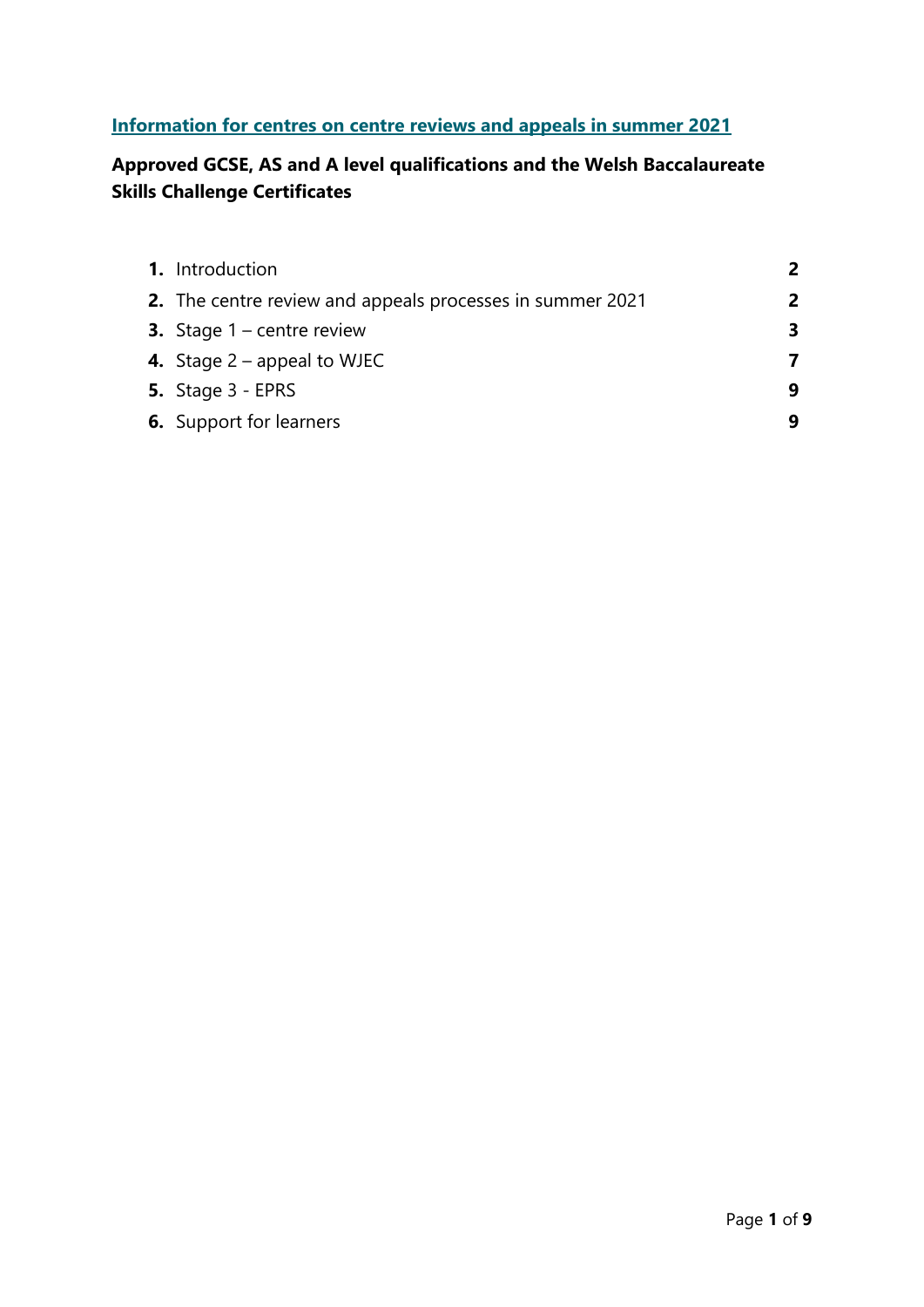#### **1. Introduction**

This year's alternative approach to awarding qualifications through centre determined grades has required a new approach to reviews and appeals so that there is a fair and meaningful process for learners. The approach to determining grades puts teachers, lecturers and school and college leaders at the heart of delivering a system that will enable learners to progress. Schools and colleges also have a key role to play in making sure every learner has access to fair review and appeals processes this year.

This information supports schools and colleges to understand the approach to centre reviews and appeals this summer.

#### **2. The appeals process in summer 2021**

As the regulator, Qualifications Wales sets the overall requirements that WJEC must follow in delivering the appeals process. Detailed guidance on the procedures that schools and colleges need to follow is being provided separately by WJEC. We have worked collaboratively and extensively with the Design and Delivery Advisory Group members who have provided in depth and considered advice from the perspective of schools and colleges. We have also engaged with the Children's Commissioner for Wales, the Equalities and Human Rights Commission and trade unions in the development of the approach. We have sought to balance the workload implications for schools alongside the need to provide a fair and meaningful appeals process for learners. We have also taken legal advice to make sure that the framework we put in place is compliant with legal requirements and delivers natural justice for learners.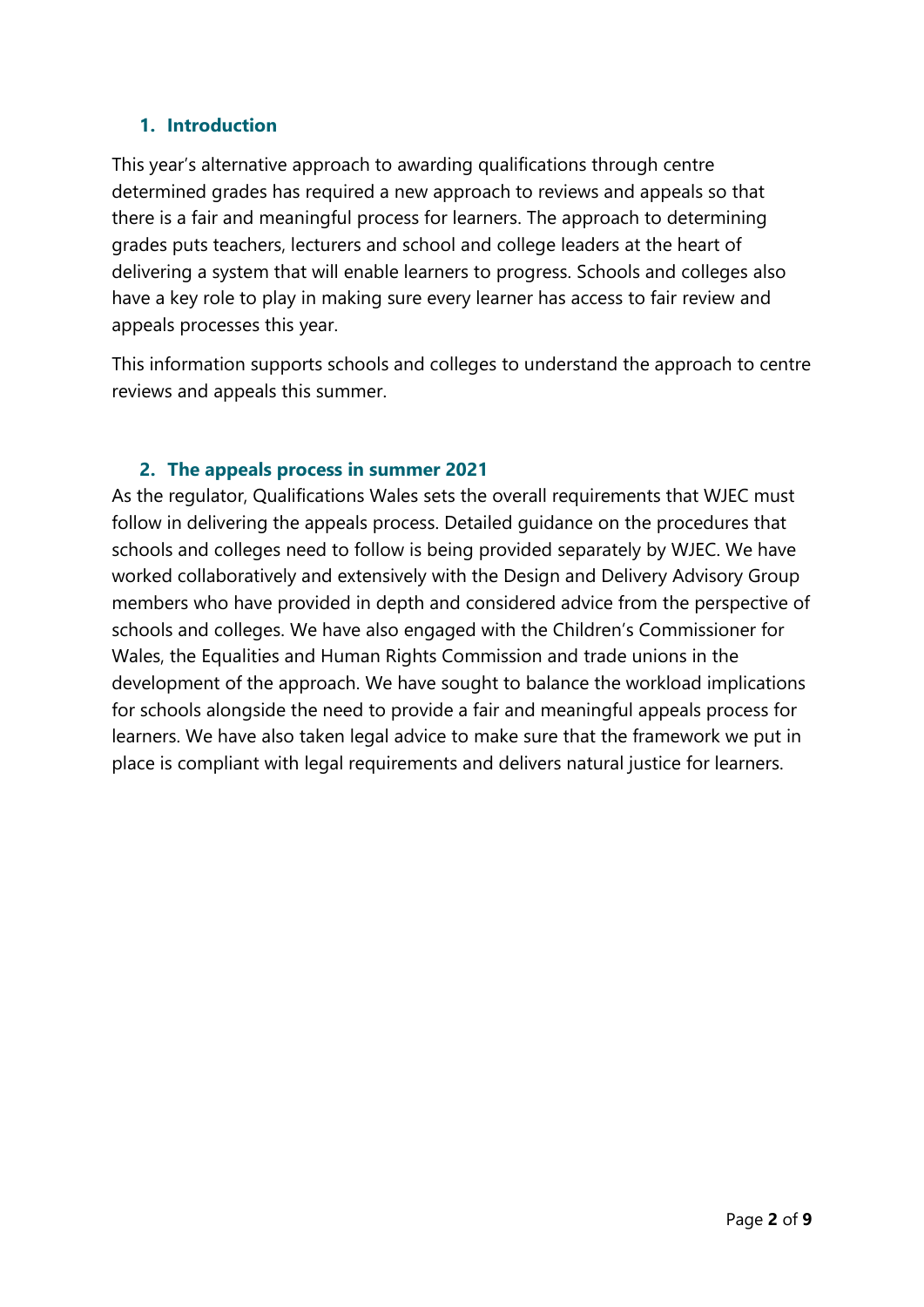There are three stages in this year's approach.

#### **Centre review STAGF STAGE** A learner can request for a centre review of the provisional **Centre Determined Grade on** the grounds that there has been an error in the determination of their grade. Learners must give a reason why they believe there has been an error in the determination of their grade. Grades can go up, down or remain the same as a result.

(following completion of Stage 1) An appeal to WJEC on the grounds that the judgement that the centre has made is unreasonable and/or a procedural error has been made. Learners must give a reason why

**Appeal to WJEC** 

they believe the centre has made an unreasonable judgement and/or a procedural error.

Grades can go up, down or remain the same as a result.

**EPRS - Qualifications Wales** (following completion of Stage 2) **A request to Qualifications Wales** 

**STAGE** 

for an Exam Procedures Review Service (EPRS) to review whether **WJEC has followed the required** procedures.

### Bias and discrimination

There are no separate grounds for appeal on the basis of bias and discrimination this year. If learners are concerned the decision on their grade has been affected by bias and discrimination they should appeal on the basis that there has been an error in the determination of the grade, giving the reasons why they believe the grade is not an accurate reflection of the standard of their work.

#### **3. Stage 1 – Centre review**

#### Why there is a centre review stage

If a learner identifies that an **error has been made in the determination of their grade,** they can ask the school or college to review the decision. Learners must state clearly where they believe an error has been made when submitting the review.

There are good reasons in the context of this year's arrangements why this is important. Grades are being determined by schools and colleges using a wide range of evidence which will vary from centre to centre. The centre determined grade is a judgement based on a balance of evidence that demonstrates the learner's level of attainment.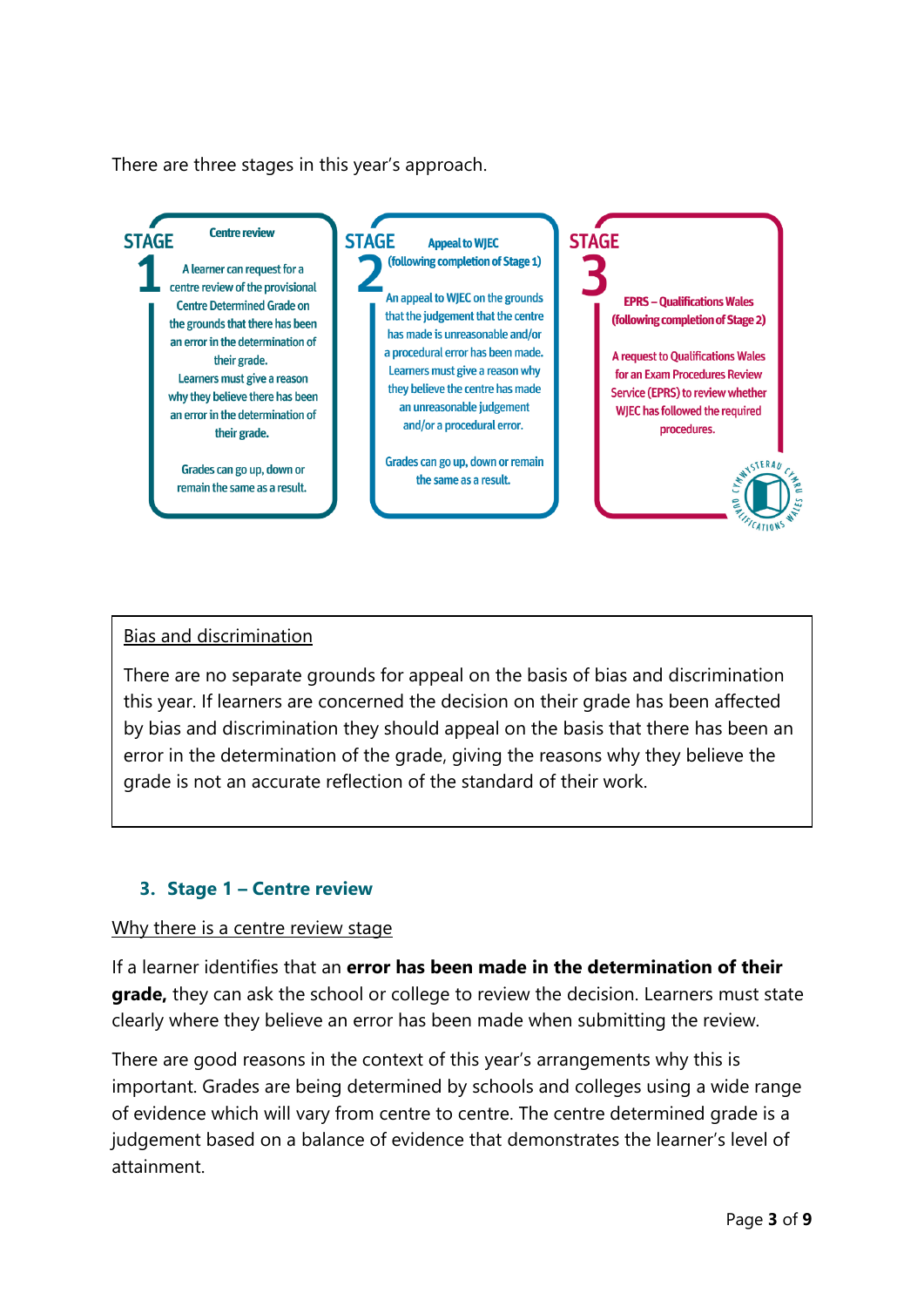As the primary decision maker in determining the grade, the school or college needs to have the opportunity to review its decision before any external party plays a part in the appeals process.

Centres will be best placed to review the evidence and make a judgement on whether the grade is correct. For example, having reviewed the original decision the centre could conclude that a learner awarded a grade D for their GCSE in History should have received a C i.e., an error was made in determining the original grade

If a learner wishes to progress to Stage 2, WJEC will review the reasonableness of the academic judgement (see Stage 2 – appeal to WJEC section), but there are limitations to what that part of the process can deliver this year which is why the centre review stage is important to ensure a fair and meaningful appeals process.

#### Key facts on the centre review process

- The centre review is an opportunity for learners to request a review where they consider an error has been made in the determination of their grade – the focus is on the overall grade not on the marking of individual assessments. There is no expectation that centres re-mark assessments.
- Learners should briefly explain the nature of the error when requesting a centre review. WJEC will provide templates for centres and learners to use.
- Learners should only request a review where they consider that the error has had a material effect on the accuracy of the grade.
- The centre review is not an opportunity for learners to try and improve grades that have been determined fairly in accordance with the centre's assessment and quality assurance processes and are supported by the evidence and the decision-making record.
- The centre review is an opportunity for the school or college to check they have not made any errors in the determination of the grade.
- Grades can go up, down or remain the same following the centre review.

#### Requesting a centre review

If a learner considers there may be an error in the determination of their grade, they should check the decision-making record. Learners should only request a centre review if they consider an error has been made. WJEC will provide templates to support consistency and manageability for schools and colleges and to support learners requesting a review where they have identified an error. Learners should use the template to briefly outline the nature of the error when requesting a review.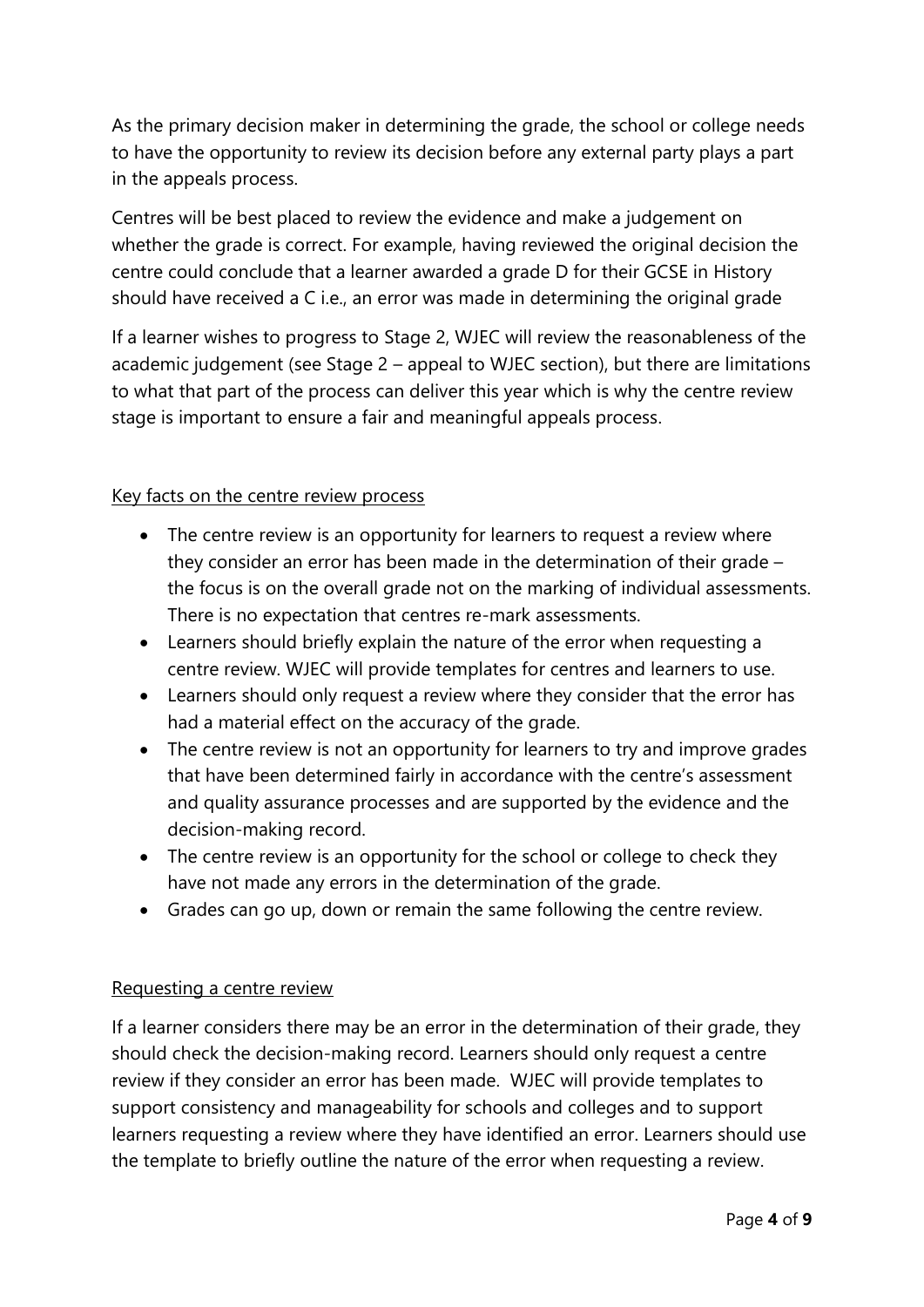These are some examples of what may constitute an error in the determination of the grade.

- The grade for the learner was incorrectly documented
- Reasonable adjustments or special considerations were not taken into consideration when they should have been
- Assessment evidence that was part of the assessment plan was not taken into account.
- The grade is not supported by the information in the decision-making record.

#### Why the Stage 1 centre review is taking place before the end of the summer term

The appeals process requires centres to provide learners with their **provisional** centre determined grades before the end of June and for the centre review stage of the appeals process to take place before the end of the summer term.

We considered whether the centre review should take place before or after results day and concluded that it should take place in the summer term for the following reasons.

- **Impact on learner well-being and progression** we want to aim for as much accuracy as possible in grades issued on results day to reduce the anxiety for learners in August and limit the delays in admissions decisions that can occur if an appeal is raised following results day. We know that there are concerns about well-being for learners who will receive a provisional grade in June before universities have had an opportunity to communicate a confirmation decision which happens on results day. However, the early release of provisional grades means that any learners that remain unsatisfied with the grade can progress swiftly to Stage 2 on or after results day.
- **Impact on workload for schools and colleges** holding the centre review stage after results days would have meant centres needing to have key staff in place throughout August to support learners and conduct the reviews. Holding the centre review stage during June and July will also help centres to plan for the number of likely Stage 2 appeals in August.

All provisional Centre Determined Grades must be submitted to WJEC by 2 July. The window for submission of amended grades is open **until 20 July** to allow as much time as possible for the centre review process to happen. Details of the key dates in the centre review and appeals process are available in the WJEC guidance.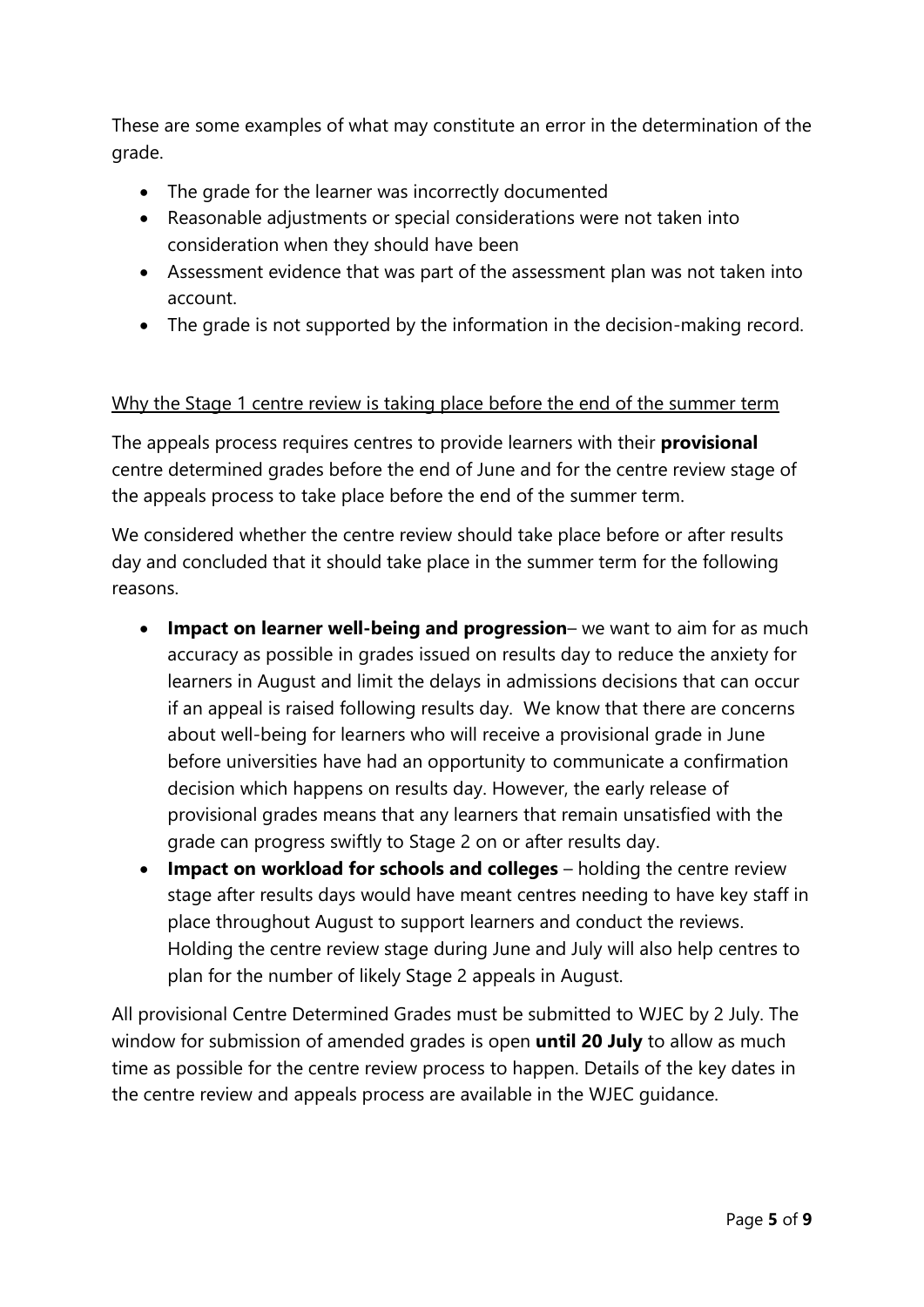#### Why the decision-making record is important

The decision-making record is an important part of the alternative awarding arrangements this year. Not only does it mean that quality assurance processes are documented, supporting transparency in the system, but it also provides learners with access to information that will help them to understand why they have been awarded the grades and to make an informed decision on whether they believe there has been an error in the determination of their grade.

The decision-making record should provide learners with enough information to understand how the school or college has reached the decision on their grade, and the information or evidence taken into account in taking that decision. Along with effective communication between the school or college and the learner, the decisionmaking record may assist in reducing the number of reviews being requested by learners as they will have a clear understanding of the rationale for the grade. This should support learners to only request reviews where they consider an error has been made rather than a dispute as to the judgement of the centre.

The decision-making record will support the centre reviewer's understanding of the rationale behind the original grade at Stage 1 and will also ensure that the WJEC reviewer has an understanding of the rationale for the grade should the appeal progress to Stage 2.

#### The timeframes and sharing of evidence at centre review

The decision-making record must be shared with the learner upon request if they are considering whether to request a centre review. Centres must allow learners 48 hours from the time the learner received the provisional grade to request the decisionmaking record.

At stage 1, we believe most learners will not need to see more information than the decision-making record in order to determine whether they consider an error has been made and request a review. Learners will have the opportunity to request to see the other evidence relied upon by the school or college in determining the grade before deciding to submit a stage 2 appeal to WJEC if they believe the error still remains after the centre review. If a learner does not feel able to make a decision on whether to request a centre review without seeing additional evidence, they can only ask to see the evidence that was directly relied upon by the centre in determining the grade. If a request is made for evidence that goes beyond the evidence relied upon in determining the grade, schools and colleges can refuse it on the basis that it is an unreasonable request.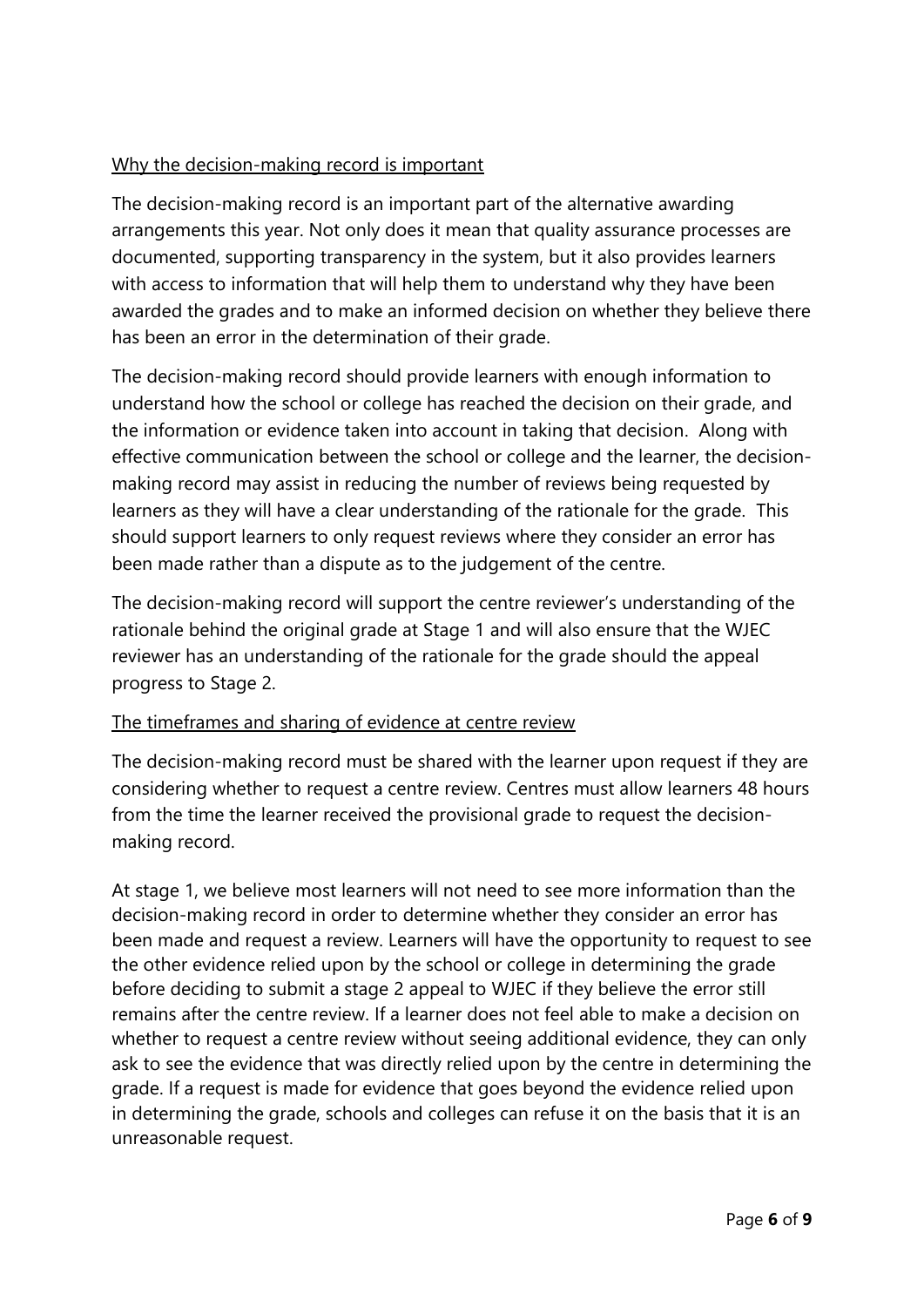There is no expectation that centres re-mark assessments.

Learners must be given 5 working days from when they have received all relevant information to decide whether to request a centre review.

Centres should consider these minimum timeframes when developing their approach to administering the centre review process and plan how they will store the relevant materials.

We are being prescriptive in setting minimum timescales and the provision of assessment evidence both in the interests of learners and to support schools and colleges avoid legal challenge on the basis of procedural fairness.

#### Who can be part of the centre review?

The school or college should appoint a member of staff who was not involved in determining the grade to oversee the centre review process. However, the original decision maker can be part of the process to check whether an error was made. There is no expectation that the centre should source an independent subject expert as part of the process.

#### Data you will need to record and submit to WJEC on centre reviews

Each year we collect a range of data on the examination series as part of our regulatory oversight of the whole awarding process. This data allows us to monitor risks in the system, publish official statistics, and to respond to enquiries from various interested parties, including Welsh Government and Senedd members.

We are requiring WJEC to collect data from all centres on the number of centre reviews undertaken and the number upheld. WJEC will confirm how and when this data will be collected. WJEC will only provide us with the data at an aggregate level (not split by centre) for us to have oversight of the end-to-end appeals process.

## **We are not collecting this data to monitor how schools and colleges are running their centre reviews and will not publish any centre level data on centre reviews.**

#### **4. Stage 2 – appeal to WJEC**

In this section we will focus on Stage 2 appeals submitted to WJEC on the grounds of an unreasonable academic judgement. Appeals can also be put forward on procedural grounds. It is important to note, and to make sure that learners are aware, that a Stage 2 appeal on grounds of unreasonable academic judgement cannot be submitted unless a Stage 1 centre review has been completed.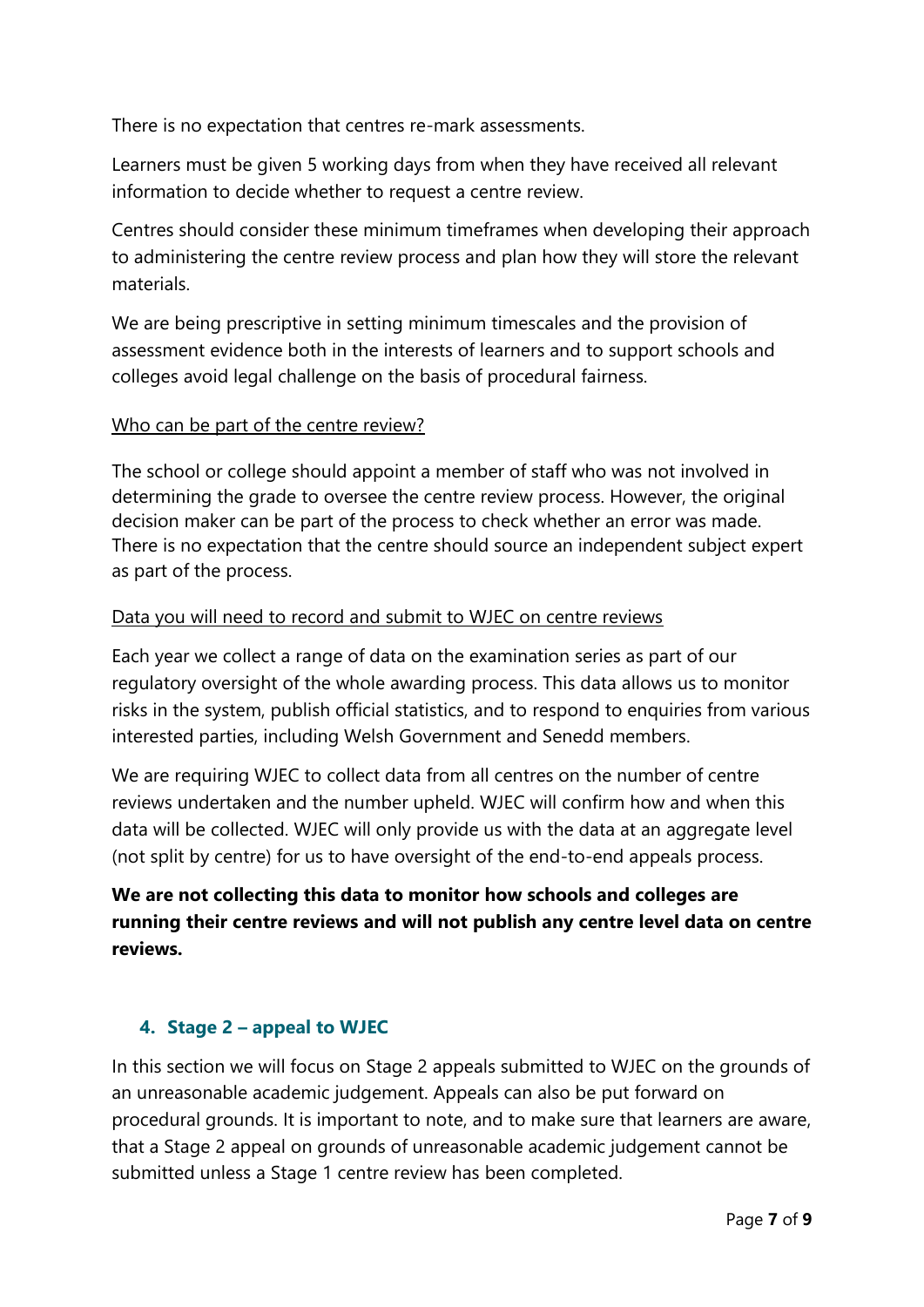Schools and colleges must inform learners of their right to request a Stage 2 appeal on completion of the centre review and must submit the appeal on behalf of the learner if requested. Learners are responsible for outlining the grounds and reasons for requesting the appeal, but the appeal must be submitted to WJEC by the school or college. WJEC will provide templates for learners to use when requesting the appeal via the school. The school or college must make the learner aware the grade can go up or down on appeal.

#### What we mean by an unreasonable academic judgement at Stage 2

For the reasons noted in the centre review section, the school or college is best placed to review its decision on a grade and make any corrections where they believe an error has been made. The same level of finely tuned decision making is not possible at the Stage 2 appeal conducted by WJEC. This is because there aren't standardised assessments and the final centre determined grade is an holistic judgement on the learner's level of attainment. The WJEC reviewer could not overrule a centre's holistic judgement on the correct grade for the learner unless there was a clear exercise of unreasonable academic judgement. WJEC reviewers are unlikely to be able to make decisions on whether a change to an adjacent grade (a D to a C for example) would result in a more accurate grade being awarded. The centre is best placed to make those finer judgements based on all the evidence and knowledge it holds that went into determining the grade.

A centre determined grade will only be considered unreasonable if it is well outside the bounds of reasonable academic judgement and that the evidence cannot reasonably support the grade awarded. For example, a decision to award a grade B will not be unreasonable where the decision maker for the appeal considers the evidence would support either a grade A or a grade B. Both would be reasonable and therefore neither would be unreasonable. The judgement would be considered unreasonable if it were such that no other centre in the same position, and acting reasonably, could have reached the same judgement. That is the standard that we expect to be applied by WJEC in determining reviews and we do not anticipate there will be a significant number of grade changes at Stage 2.

The Stage 2 appeal on the grounds of unreasonable academic judgement is an important safety net to ensure fairness for learners who consider there has been a significant error of judgement in the centre's grading decision or that the decision by the centre has been affected by bias or discrimination.